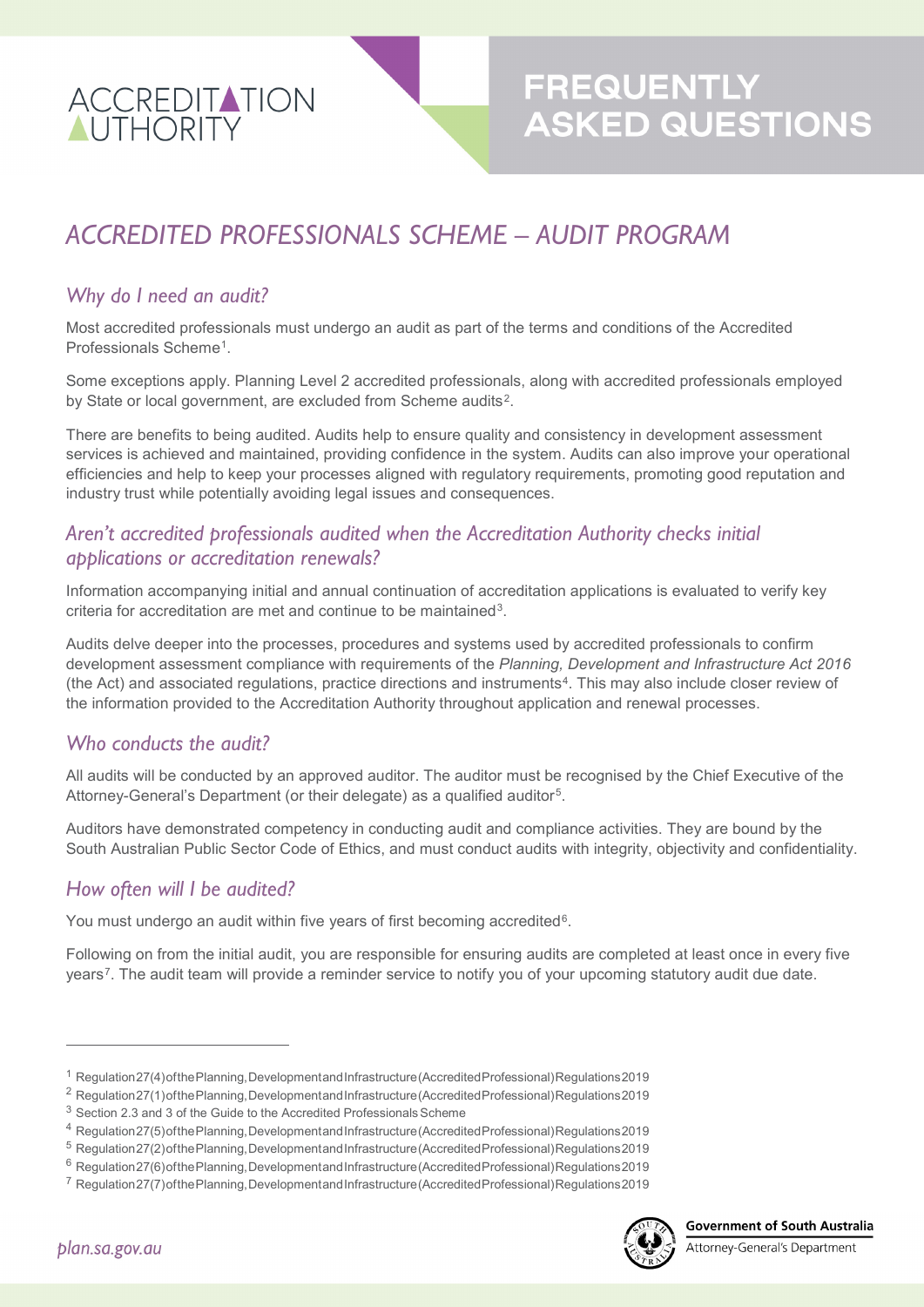# *Where will they be conducted?*

Most audits will be conducted off-site at the Planning and Land Use office from files obtained from the DAP system and information you send electronically to the auditor. The auditor may conduct on-site audits in response to risk indicators, if an off-site audit reveals matters needing further investigation, or through random selection.

# *What type of audits are there?*

There are four types of audits that may be conducted under periodic audit<sup>[8](#page-1-0)</sup> or directed review programs<sup>9</sup>.

#### **Periodic audits**

#### **Spot checks**

Information held within the DAP system will be monitored by the audit team. Spot checks are conducted to gain comfort that Scheme members are abiding by the requirements of their accreditation and development assessment legislation.

#### **Desktop compliance audits**

The audits seek to obtain a general picture of administrative compliance by verifying alignment of processes and procedures with development assessment requirements within the Act and relevant regulations. It may also include closer review of accreditation application and renewal information including continuing professional development (CPD) and professional indemnity insurance.

#### **Detailed audits**

The auditor will complete a deep dive review of specific requirements, generally technical in nature. This may include reviewing a sample of development assessments for compliance with planning code and/or building code and relevant instruments, appropriate use of conditions, and correct interpretation and application of assessment pathways.

#### Directed reviews

Where information (e.g. compliance history, complaint, health and life safety event) suggests that an accredited professional may be acting in contravention of the conditions of accreditation and/or development assessment legislation, the Accredited Authority may direct the auditor to undertake a review.

## *What happens during an audit?*

The auditor will generally conduct audits in the following manner:



 $\overline{a}$ 



Attorney-General's Department

2

<span id="page-1-0"></span><sup>8</sup> Regulation 27(4)(a) of the Planning, Development and Infrastructure (Accredited Professional) Regulations 2019

<span id="page-1-1"></span><sup>9</sup> Regulation 27(4)(b) of the Planning, Development and Infrastructure (Accredited Professional) Regulations 2019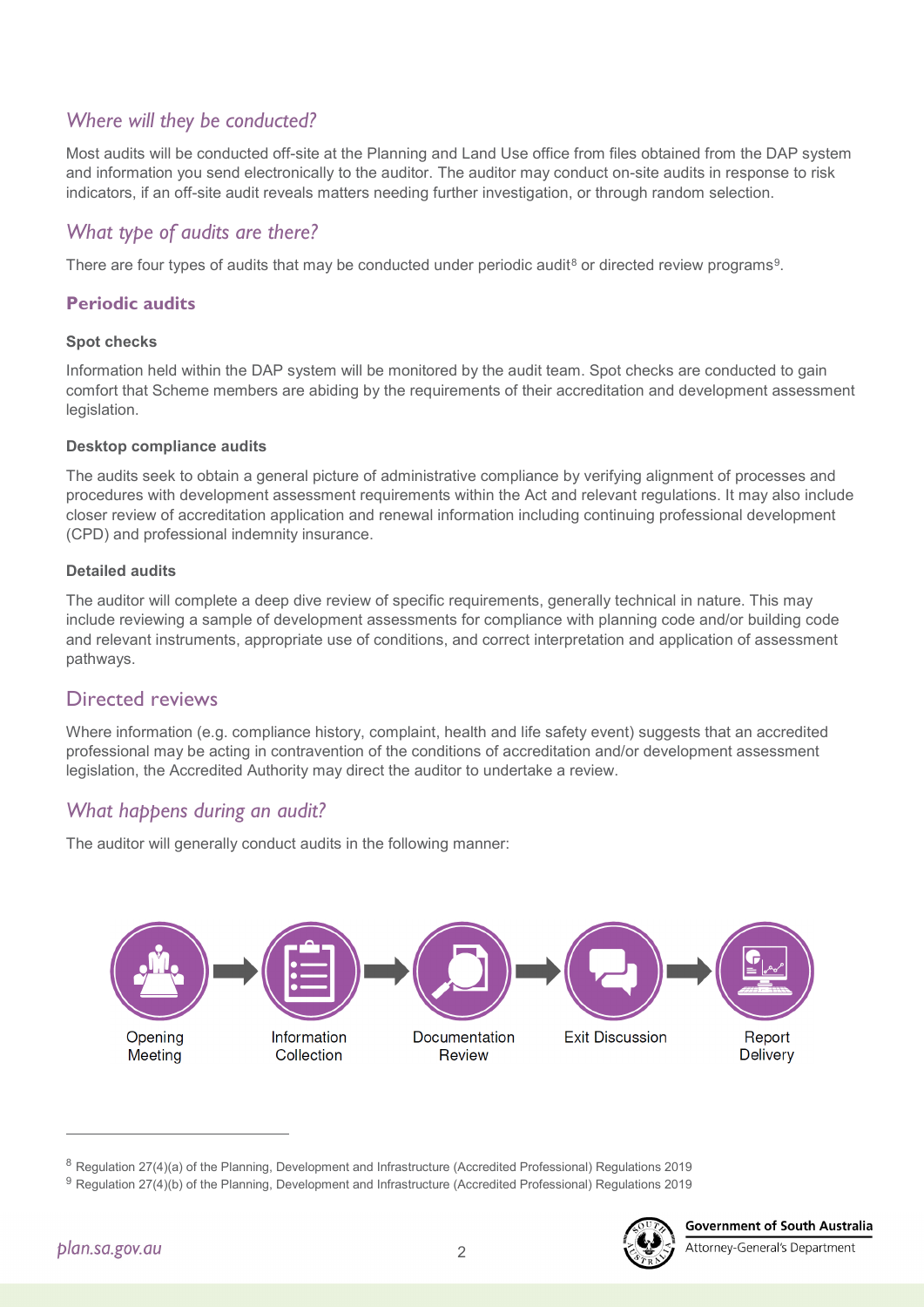#### **Opening Meeting - Initial contact**

The auditor will make contact with you and discuss the audit's objectives, scope, commencement date, likely duration and process.

You will receive an audit engagement letter confirming the details of the discussion.

You will also receive a self-assessment questionnaire to work through in your own time to identify key responses and evidence required to support the audit.

#### **Information Collection and Document Review**

All audit works will be scheduled in discussion with you in an effort to minimise disruption to your day to day business operations.

The auditor will gather evidence using data collection, sampling and computer- assisted audit techniques, interviewing key personnel, reviewing processes, procedures, policies and documentation, and where appropriate seeking expert advice<sup>[10](#page-2-0)</sup>.

Preliminary audit findings will be discussed with you throughout the engagement to validate audit conclusions.

#### **Exit discussion**

After the fieldwork is completed, an exit discussion will be held to inform you of the audit findings. This will include any urgent corrective actions that may require your attention.

You may wish to discuss any disputed findings or corrective actions with the auditor at this time.

#### **Audit report**

An audit report will be issued to you after fieldwork is complete. The report will document the findings and associated corrective actions resulting from the audit and should reflect the audit exit discussion.

You will be provided with reasonable time to review the audit report and submit further information to correct any error of fact<sup>[11](#page-2-1)</sup>

The final audit report will be issued to you following the conclusion of the review period.

#### **Spot checks**

If the auditor identifies exceptions during data monitoring activities, they may contact you to obtain further information. If a non-compliance arises, the auditor will liaise with you and provide guidance on how to ensure future compliance.

## *What happens if I fail my audit?*

There is no "passing" or "failing" an audit. If non-compliance is identified, you will need to develop an appropriate corrective action plan. The auditor will be able to guide you if you are unsure what to include within the corrective action plan. If you are unable to address an issue raised, the auditor will discuss this with you along with the potential implications for your accreditation.

When applying to continue your accreditation you will need to demonstrate compliance with auditing provisions and provide evidence of corrective actions undertaken.

To help you meet this obligation the auditor will attached a self-report form to your final audit report, which you will need to complete and submit with your accreditation renewal<sup>12</sup>.

 $\overline{a}$ 

<sup>10</sup> Regulation 27(4)(a) of the Planning, Development and Infrastructure (Accredited Professional) Regulations 2019

<span id="page-2-2"></span><span id="page-2-1"></span><span id="page-2-0"></span><sup>11</sup> Regulation 27(4)(b) of the Planning, Development and Infrastructure (Accredited Professional) Regulations 2019

<sup>&</sup>lt;sup>12</sup> Regulation 27(11) of the Planning, Development and Infrastructure (Accredited Professional) Regulations 2019